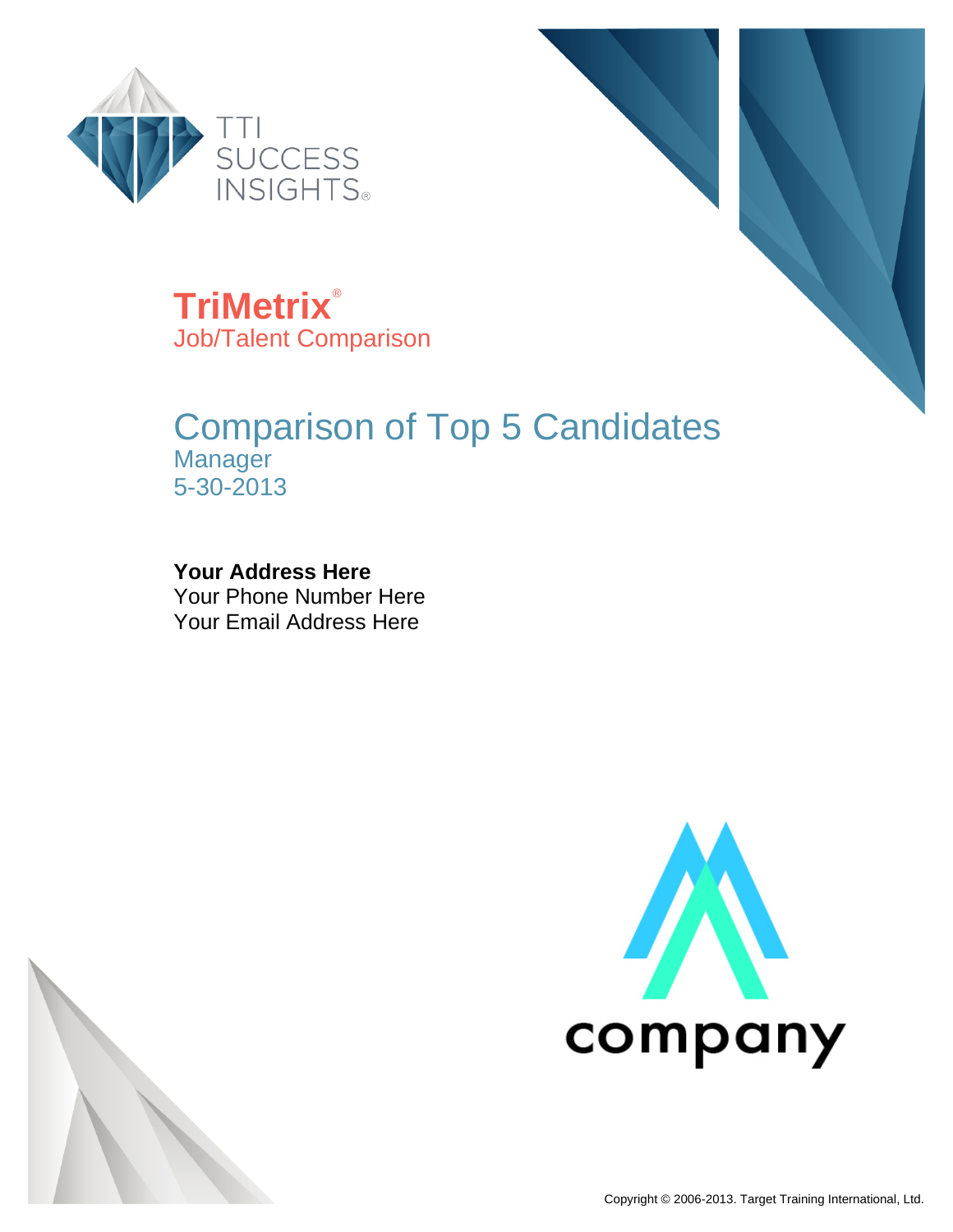



### Introduction Where Opportunity Meets Talent<sup>®</sup>

This report compares a specific job benchmark to the results of one to five personal reports. Use the following guidelines to effectively interpret the results.

#### Interpretation Guidelines

When you compare a person to a specific job benchmark, you must ask yourself some very important questions with regard to the top seven attributes in Section 1, the top three areas in Section 2, and the top three areas in Section 3. The answers to these questions will maximize the use of this report:

#### **Attributes**

- How difficult will it be for someone to master and maintain the specific attribute for which the job is calling?
- If a gap exists between the job and the person, can the gap be addressed with training, or not?
- Are courses, seminars, training, books, tapes, or CDs available for personal development in the weak area(s)?
- How cost effective will it be to train a person rather than hire someone who has already mastered the necessary attributes?
- Has the person mastered certain attributes that could be detrimental to the job benchmark?

### Rewards/Culture

- How will a person feel if they have to spend eight hours a day in a culture that does not reward their passion?
- How will a person feel if he/she has negative feelings about the built-in rewards and culture of the job?

#### Behavioral Traits

How will a person feel about being required to make a major behavioral change, and how will that affect productivity?

#### Additional Consideration

• How are other people in the same job performing based on the results of their TTI TriMetrix Talent Report?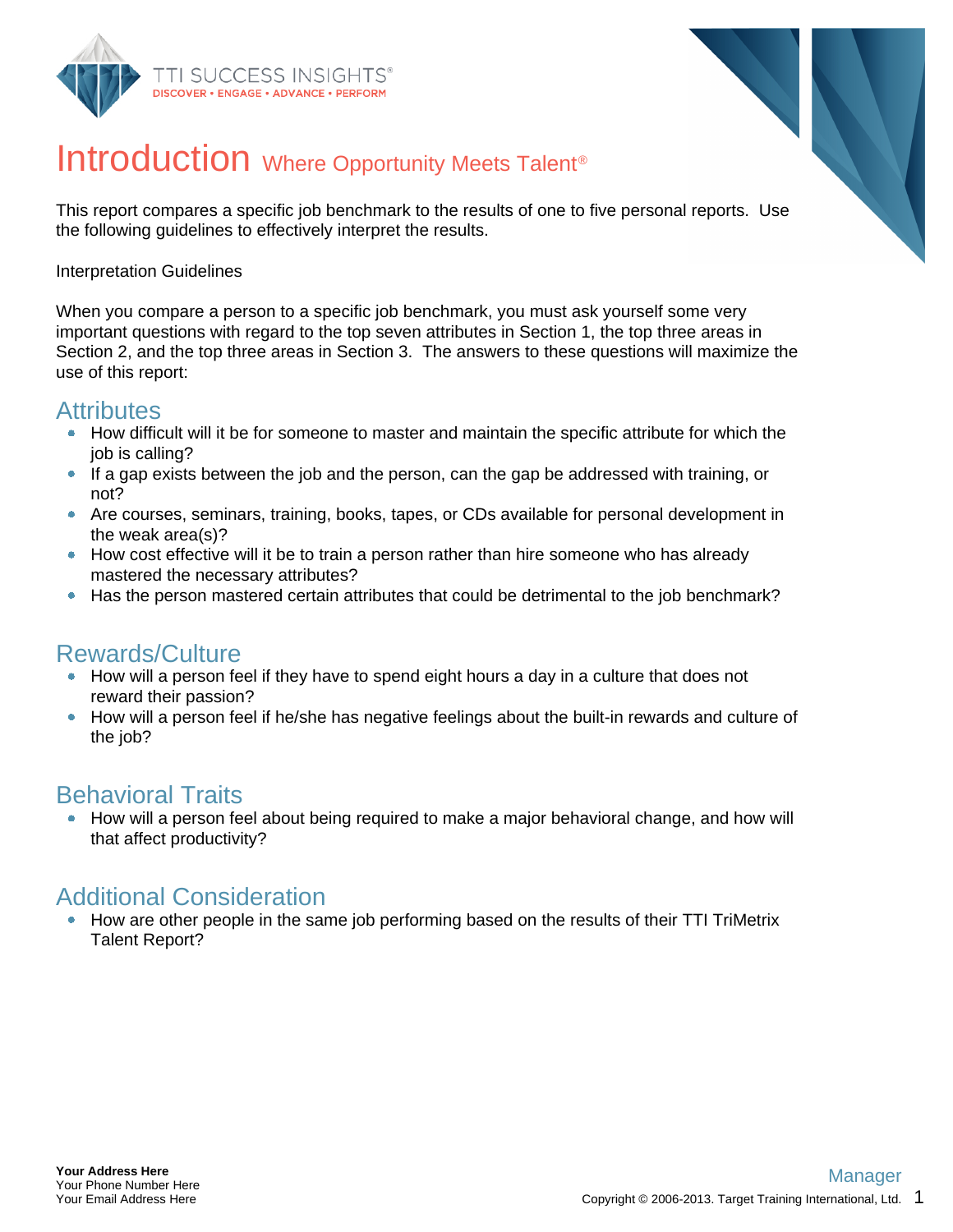



### Introduction

This comparison report is based on the hierarchy of the job benchmark. The report uses raw numbers generated from the job and talent scoring. The job may call for something to be very important; however, people rarely bring perfection and complete mastery to any job. The job could call for the person to be a perfect 10; however, do not exclude people from consideration based solely on the gap(s) between the job benchmark and their talent score.

If a person is poor in an area that the job benchmark has identified as "very important," you must ask the difficult questions to determine if that would keep a person from achieving and maintaining superior performance.

Note: THE ORDER IN WHICH A PERSON'S NAME APPEARS IS NOT BASED ON THE PERSON'S MATCH TO THE JOB. THE ORDER IS BASED SOLELY ON THE ORDER IN WHICH PERSONAL REPORTS WERE SELECTED BY THE ORIGINATOR OF THIS REPORT.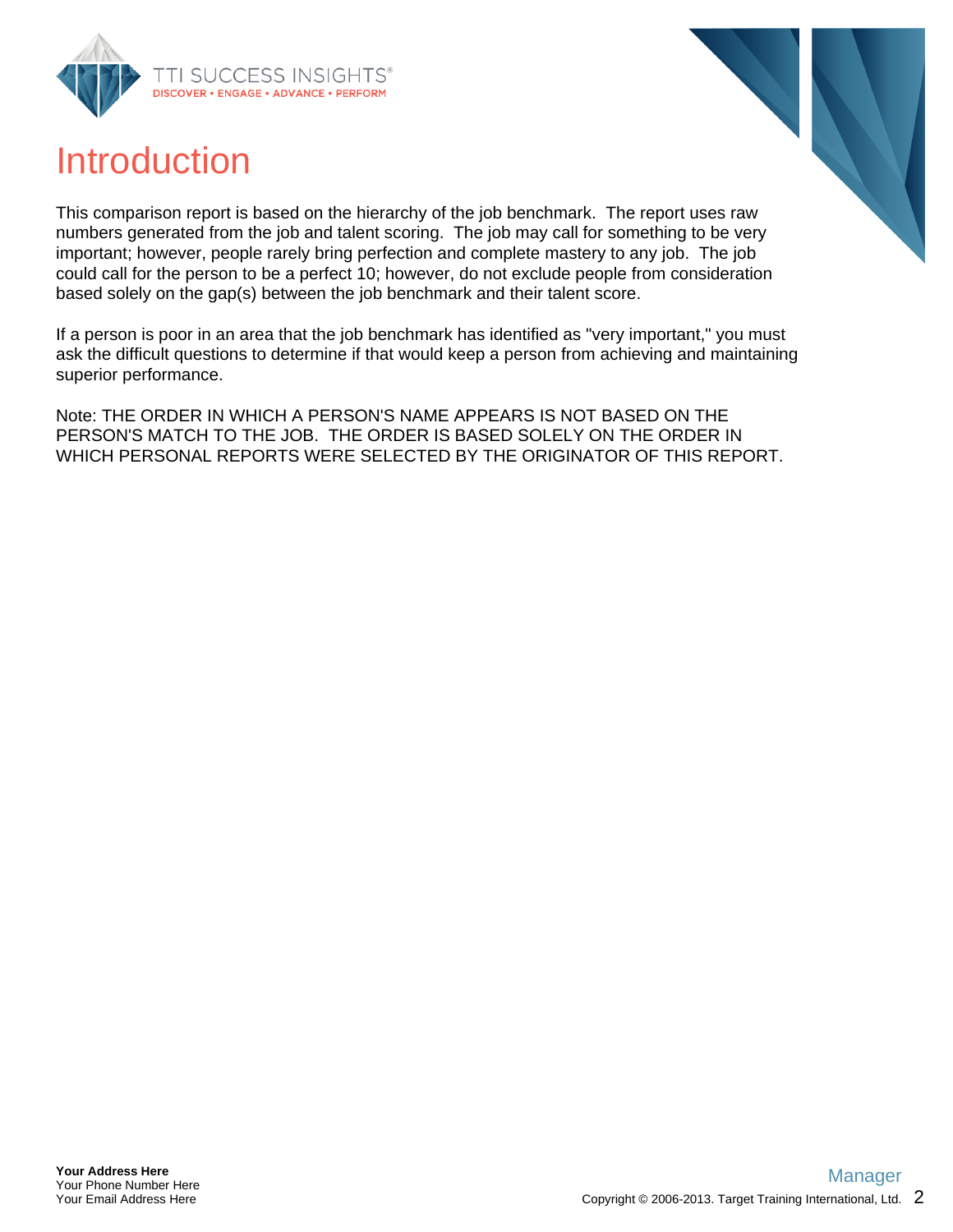

## Introduction



### Job Attributes Hierarchy (23 Areas)

This section presents the key job attributes, quantifies their importance to this specific job benchmark, and compares the personal results for each attribute. The job has a unique ranking of attributes, reflecting different levels of capacities required for superior performance.

### Rewards/Culture Hierarchy (6 Areas)

This section clearly identifies the rewards/culture of the job, which defines its sources of motivation, and compares the personal results in each of these areas. It clarifies "why" and "in what kind of environment" this job will produce success.

### Behavioral Hierarchy (12 Areas)

This section provides the behavioral traits demanded by the job and compares the talent for each trait. The higher the ranking, the more important the behavioral trait will be to the job for stress reduction and superior performance.

Note: Sections 1 through 3 (above) are presented on a 0-10 point scale to clearly illustrate the job benchmark and corresponding results of the individual personal report(s).

### Job Attributes Feedback

This section will assist you in understanding the type and kinds of attributes (people skills) that are needed for superior job performance.

### Rewards/Culture Feedback

This section expands on the fact that every job in every organization has its own culture. The culture of any job is clearly defined by how it rewards superior performance.

### Behavioral Feedback

This section clarifies the nature of the behavioral traits demanded by the job.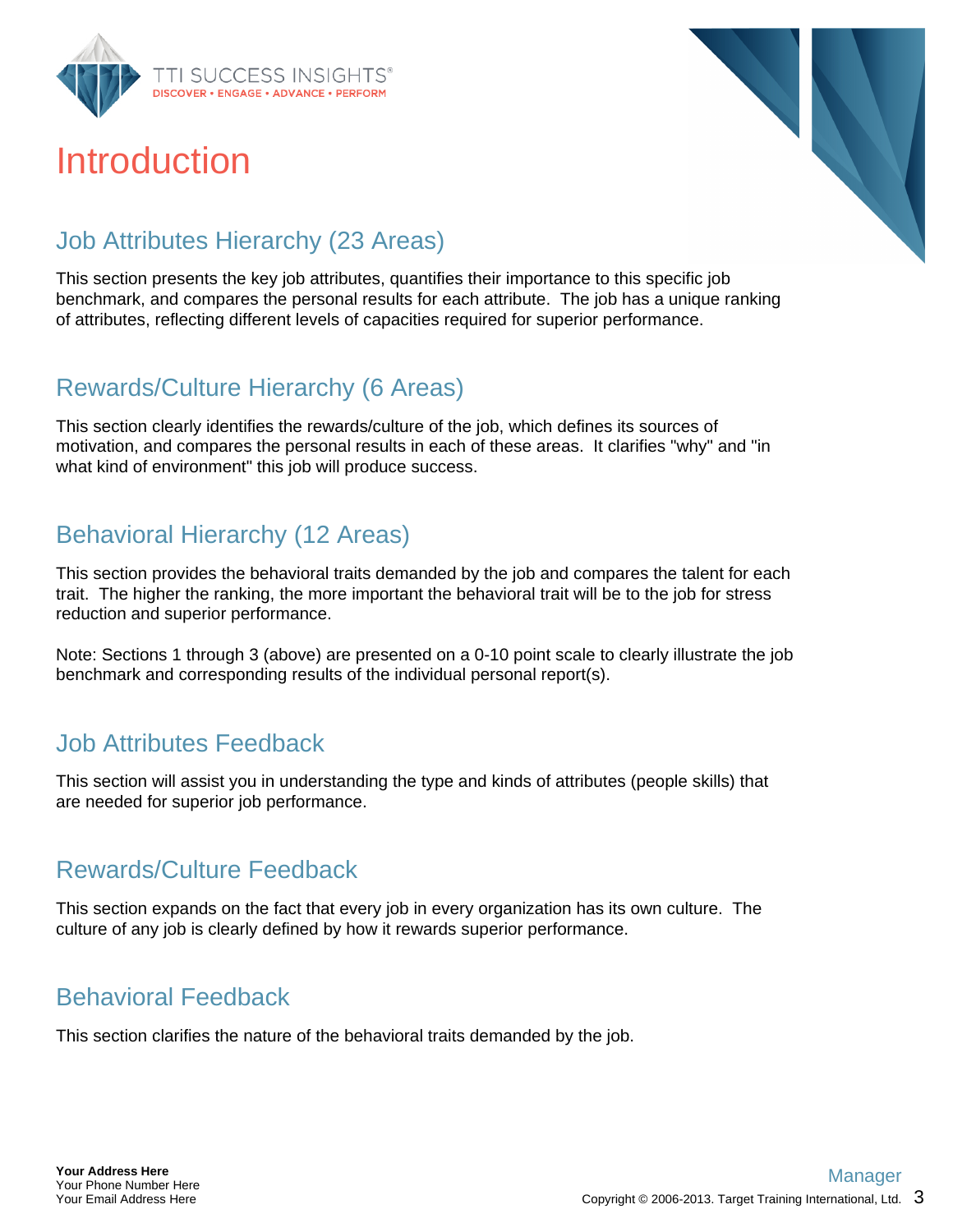



Note: The information provided in Sections 4-6 (above) offers you a better understanding of the job requirements for superior performance based on the top seven attributes, the top three rewards/culture and the top three behavioral traits. Read each one to gain insights about the job. This information is designed to apply to coaching and other developmental activities for the person(s) selected to perform this job.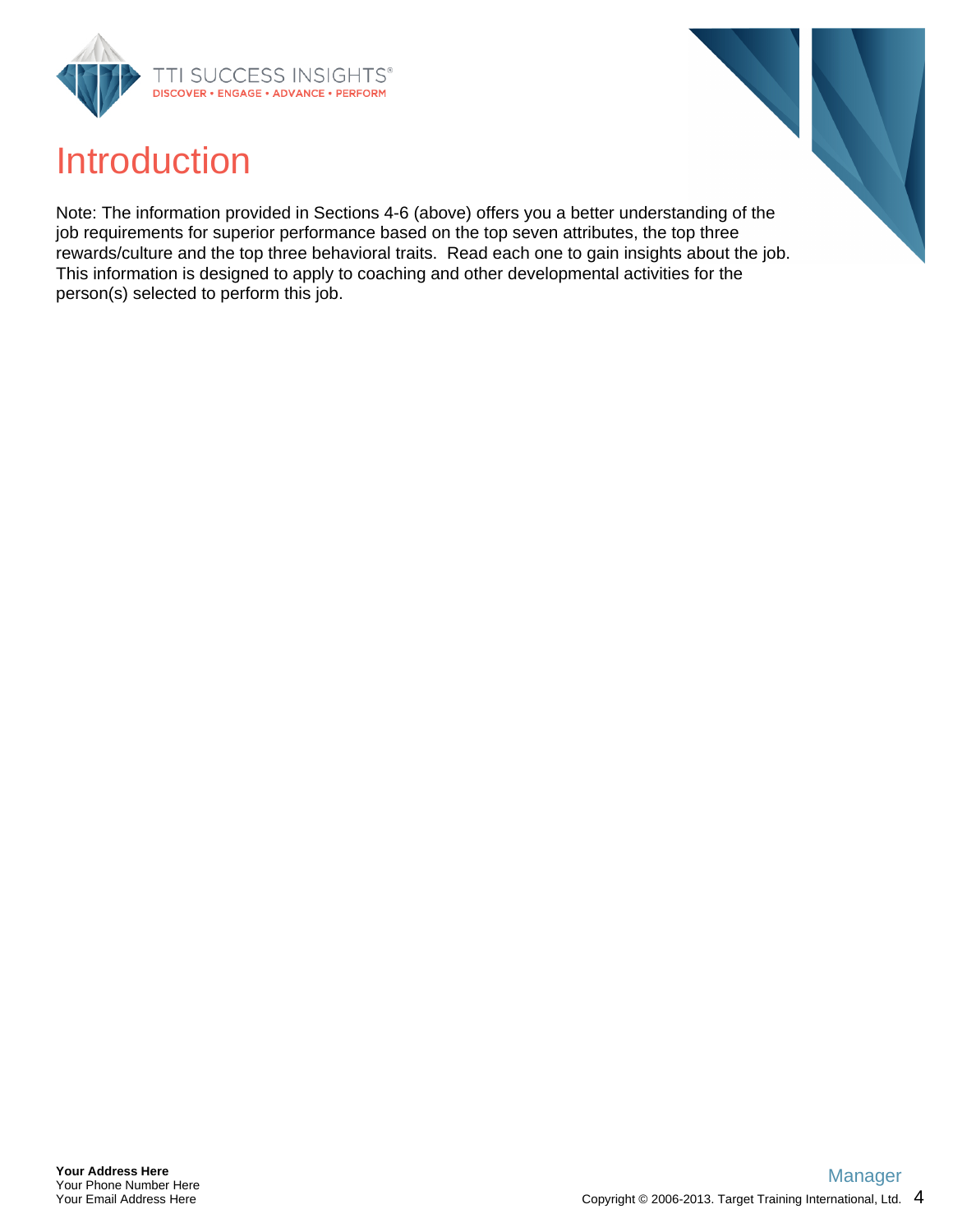

This section identifies which people attributes are important to the job benchmark from its highest to lowest rankings. In comparing talent, it is important to note that gaps may point to a job attribute that is of significant importance to the job, but has a low ranking for the person. In turn, a job attribute may be of low importance to the job, but has a high ranking for the person.

**1. Goal Achievement** - The overall ability to set, pursue and attain achievable goals, regardless of obstacles or circumstances.



**2. Influencing Others** - The ability to personally affect others' actions, decisions, opinions or thinking.



- 
- 
- 
- 
- 
- 

**3. Empathetic Outlook** - The capacity to perceive and understand

the feelings and attitudes of others.



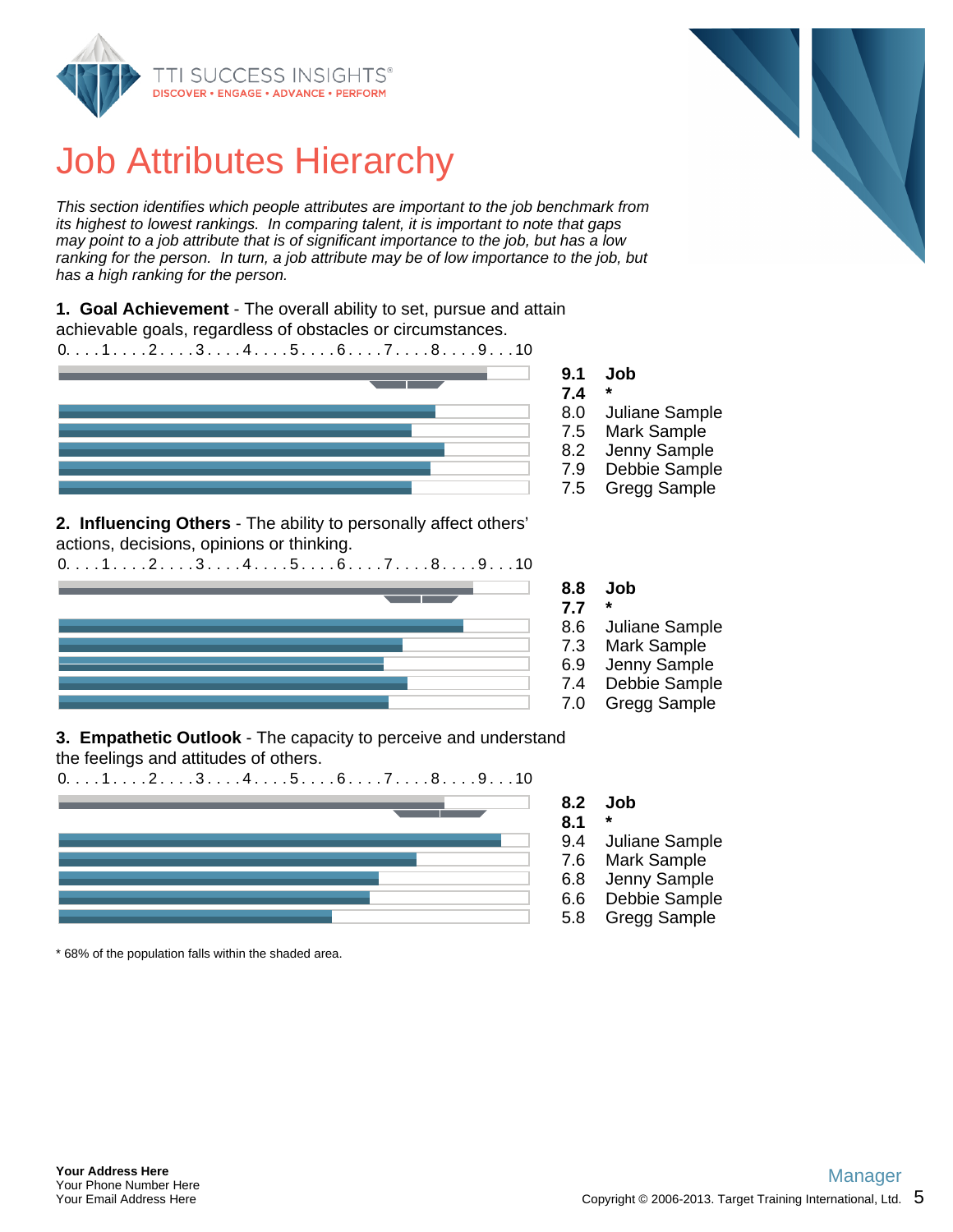

**4. Conceptual Thinking** - The ability to analyze hypothetical situations or abstract concepts to compile insight.

 $0. \ldots 1 \ldots 2 \ldots 3 \ldots 4 \ldots 5 \ldots 6 \ldots 7 \ldots 8 \ldots 9 \ldots 10$ 





- 7.4 Juliane Sample
- 6.9 Mark Sample
- 8.5 Jenny Sample
- 7.3 Debbie Sample
- 6.3 Gregg Sample

**5. Leading Others** - The ability to organize and motivate people to accomplish goals while creating a sense of order and direction.  $0. \ldots 1 \ldots 2 \ldots 3 \ldots 4 \ldots 5 \ldots 6 \ldots 7 \ldots 8 \ldots 9 \ldots 10$ 



**6. Problem Solving** - The ability to identify key components of a problem to formulate a solution or solutions.



**7.5 Job**

- **7.5 \***
- 8.4 Juliane Sample
- 7.5 Mark Sample
- 7.9 Jenny Sample
- 7.2 Debbie Sample
- 7.0 Gregg Sample

**7. Teamwork** - The ability to cooperate with others to meet objectives.



- **7.5 Job**
- **7.7 \***
- 8.4 Juliane Sample
- 7.3 Mark Sample
- 6.9 Jenny Sample
- 7.1 Debbie Sample
- 7.3 Gregg Sample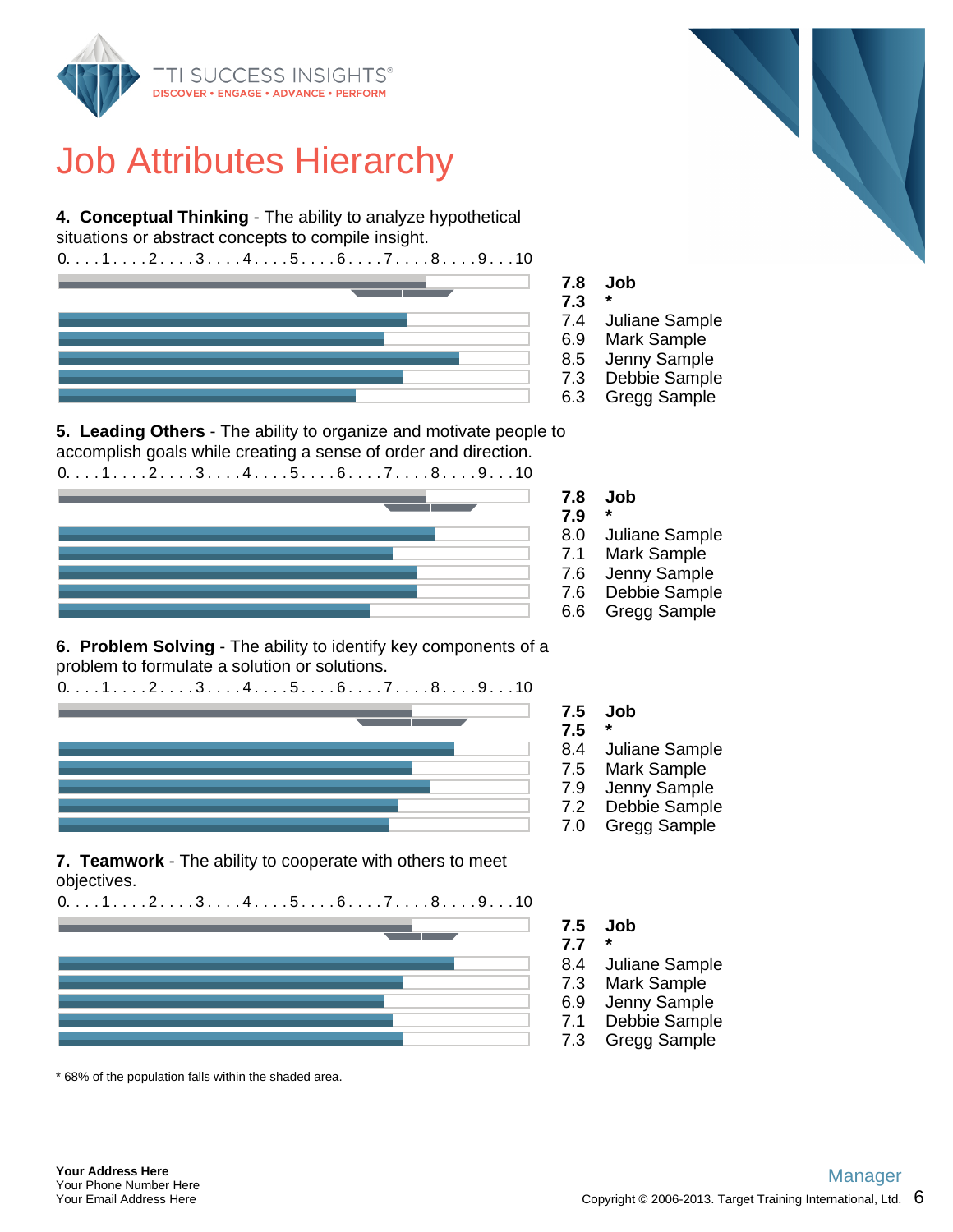

**8. Accountability for Others** - The ability to take responsibility for others' actions.



#### **9. Conflict Management** - The ability to resolve different points of view constructively.

 $0. \ldots 1 \ldots 2 \ldots 3 \ldots 4 \ldots 5 \ldots 6 \ldots 7 \ldots 8 \ldots 9 \ldots 10$ 



**10. Flexibility** - The ability to readily modify, respond to and integrate change with minimal personal resistance.



**7.5 Job 7.6 \***

- 8.5 Juliane Sample
- 7.8 Mark Sample
- 7.2 Jenny Sample
- 7.1 Debbie Sample
- 6.5 Gregg Sample

**11. Self Management** - The ability to prioritize and complete tasks in order to deliver desired outcomes within allotted time frames.



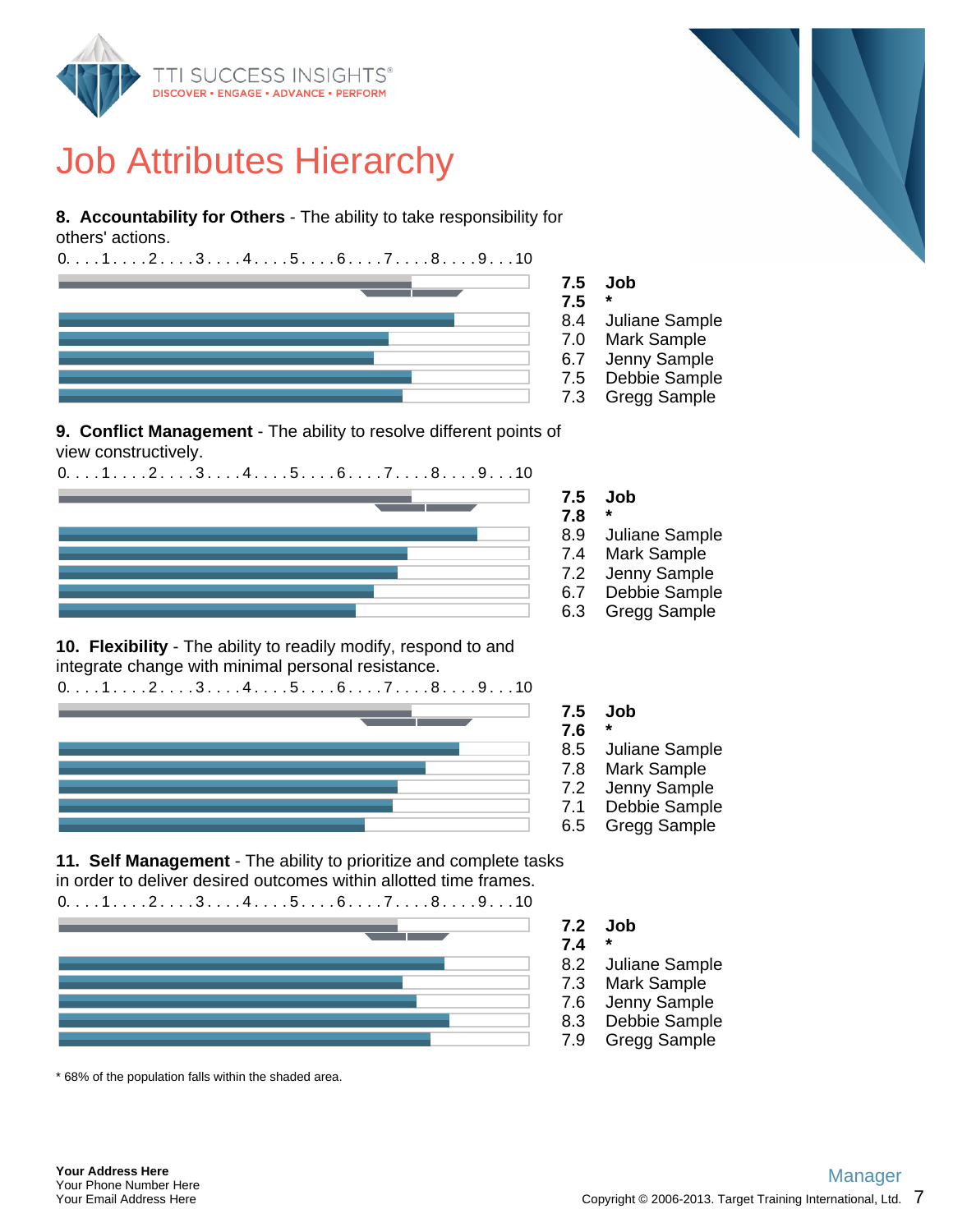

**12. Results Orientation** - The ability to identify actions necessary to complete tasks and obtain results.





- 7.8 Juliane Sample
- 7.2 Mark Sample
- 7.6 Jenny Sample
- 7.2 Debbie Sample
- 7.0 Gregg Sample

**13. Interpersonal Skills** - The ability to interact with others in a positive manner.





**14. Objective Listening** - The ability to listen to many points of view without bias.



**15. Continuous Learning** - The ability to take personal responsibility and action toward learning and implementing new ideas, methods and technologies.



\* 68% of the population falls within the shaded area.

**7.2 Job**

- **7.7 \***
- 8.8 Juliane Sample
- 7.1 Mark Sample
- 6.9 Jenny Sample
- 6.8 Debbie Sample
- 6.0 Gregg Sample
- **7.2 Job**
- **7.4 \***
- 7.9 Juliane Sample
- 7.9 Mark Sample
- 8.8 Jenny Sample
- 8.1 Debbie Sample
- 8.5 Gregg Sample

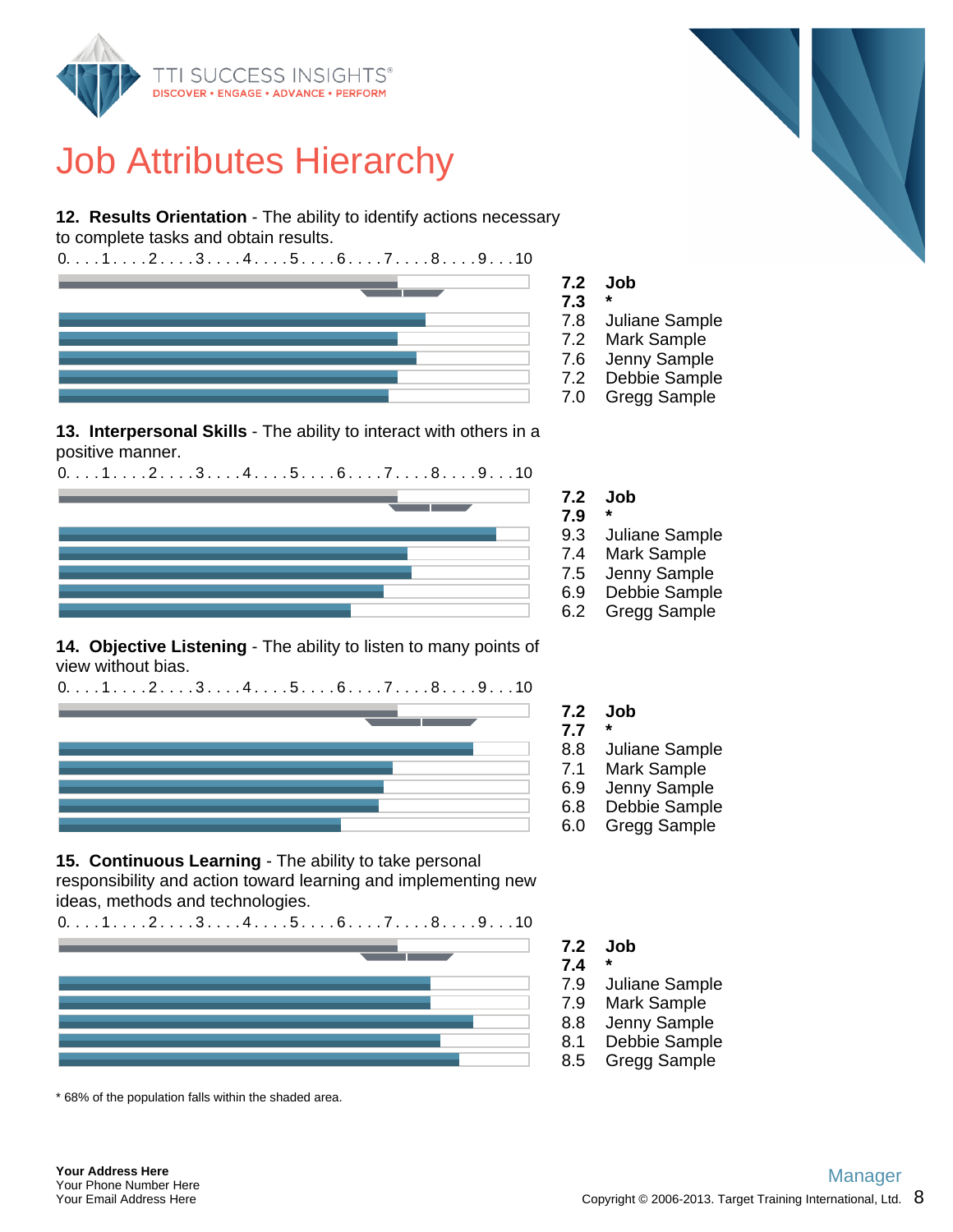

**16. Diplomacy And Tact** - The ability to treat others fairly,

regardless of personal biases or beliefs.



**17. Self Starting** - The ability to initiate and sustain momentum

without external stimulation.  $0. \ldots 1 \ldots 2 \ldots 3 \ldots 4 \ldots 5 \ldots 6 \ldots 7 \ldots 8 \ldots 9 \ldots 10$ 



#### **18. Customer Focus** - A commitment to customer satisfaction.  $0. \ldots 1 \ldots 2 \ldots 3 \ldots 4 \ldots 5 \ldots 6 \ldots 7 \ldots 8 \ldots 9 \ldots 10$



**19. Planning and Organization** - The ability to establish a process for activities that lead to the implementation of systems, procedures or outcomes.



\* 68% of the population falls within the shaded area.



**6.8 Job**

- 
- 8.8 Juliane Sample
- 7.1 Mark Sample
- 6.9 Jenny Sample
- 6.5 Debbie Sample
- 6.0 Gregg Sample

**6.8 Job**

- 
- 7.9 Juliane Sample
- 6.2 Mark Sample
- 7.4 Jenny Sample
- 8.5 Debbie Sample
- 7.6 Gregg Sample

**6.6 Job**

- 
- 9.2 Juliane Sample
- 7.3 Mark Sample
- 6.8 Jenny Sample
- 6.5 Debbie Sample 5.7 Gregg Sample

#### **6.6 Job**

**7.7 \***

- 8.3 Juliane Sample
- 8.1 Mark Sample
- 8.1 Jenny Sample
- 7.7 Debbie Sample
- 7.3 Gregg Sample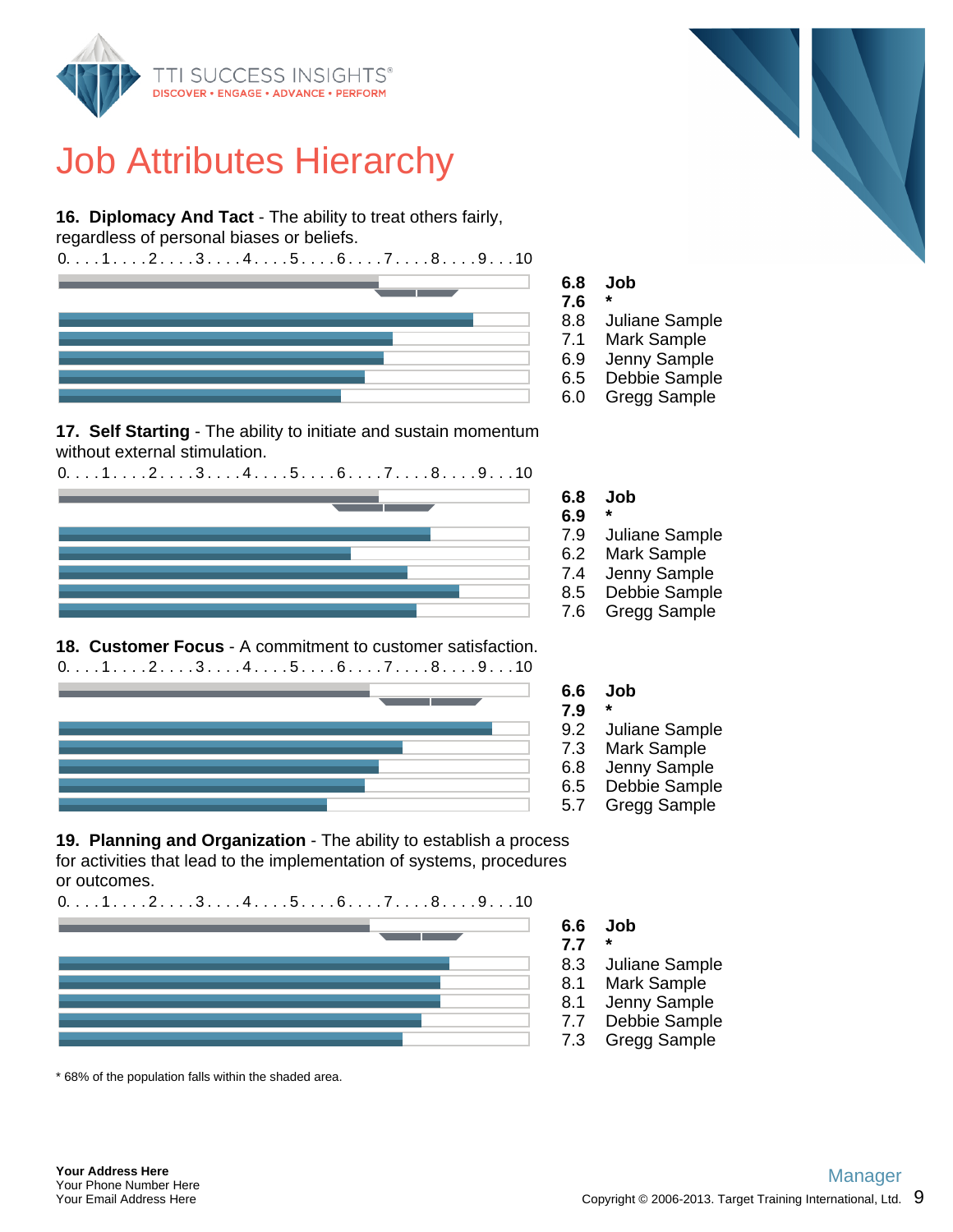

**20. Decision Making** - The ability to analyze all aspects of a situation to gain thorough insight to make decisions.



#### **21. Personal Accountability** - A measure of the capacity to be answerable for personal actions.

 $0. \ldots 1 \ldots 2 \ldots 3 \ldots 4 \ldots 5 \ldots 6 \ldots 7 \ldots 8 \ldots 9 \ldots 10$ 



#### **22. Resiliency** - The ability to quickly recover from adversity.  $0. \ldots 1 \ldots 2 \ldots 3 \ldots 4 \ldots 5 \ldots 6 \ldots 7 \ldots 8 \ldots 9 \ldots 10$



**23. Developing Others** - The ability to contribute to the growth and development of others.

 $0. \ldots 1 \ldots 2 \ldots 3 \ldots 4 \ldots 5 \ldots 6 \ldots 7 \ldots 8 \ldots 9 \ldots 10$ 

\* 68% of the population falls within the shaded area.

#### **6.6 Job**

**7.2 \***

- 8.0 Juliane Sample
- 7.0 Mark Sample
- 7.1 Jenny Sample
- 8.0 Debbie Sample
- 7.8 Gregg Sample

#### **6.6 Job**

- 7.5 Juliane Sample
- 7.3 Mark Sample
- 8.3 Jenny Sample
- 8.4 Debbie Sample
- 8.2 Gregg Sample
- **5.3 Job**
- **7.4 \***
- 8.5 Juliane Sample
- 7.0 Mark Sample
- 7.7 Jenny Sample
- 7.0 Debbie Sample
- 6.4 Gregg Sample

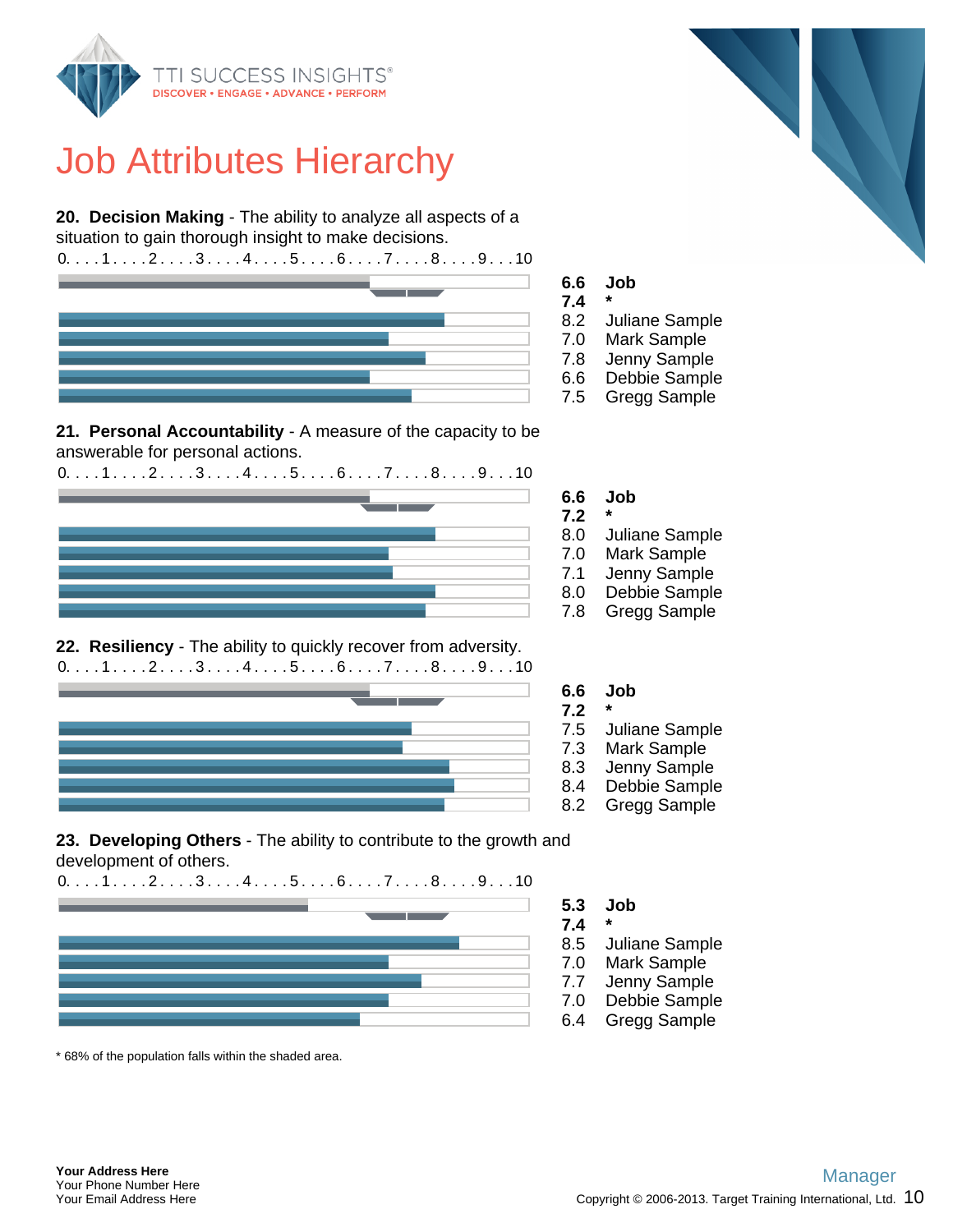

# Job Rewards/Culture Hierarchy

These graphs are based on the hierarchy of the job benchmark's rewards/culture in descending order from highest required by the job to the lowest. Gaps may point to a job culture that does not match the person's passion and may produce negative feelings about the job.

**1. Theoretical** - Rewards those who value knowledge for knowledge's sake, continuing education and intellectual growth.  $0. \ldots 1 \ldots 2 \ldots 3 \ldots 4 \ldots 5 \ldots 6 \ldots 7 \ldots 8 \ldots 9 \ldots 10$ 



**10.0 Job**

- 8.5 Juliane Sample
- 8.5 Mark Sample
- 6.2 Jenny Sample
- 6.5 Debbie Sample
- 4.2 Gregg Sample

**2. Utilitarian/Economic** - Rewards those who value practical accomplishments, results and rewards for their investments of time, resources and energy.



**7.8 Job**

- 
- 4.7 Juliane Sample
- 8.8 Mark Sample
- 6.5 Jenny Sample
- 4.8 Debbie Sample
- 8.2 Gregg Sample

**3. Individualistic/Political** - Rewards those who value personal recognition, freedom, and control over their own destiny and others.



#### **6.0 Job**

- **4.7 \***
- 5.0 Juliane Sample
- 4.0 Mark Sample
- 2.2 Jenny Sample
- 4.0 Debbie Sample 5.7 Gregg Sample

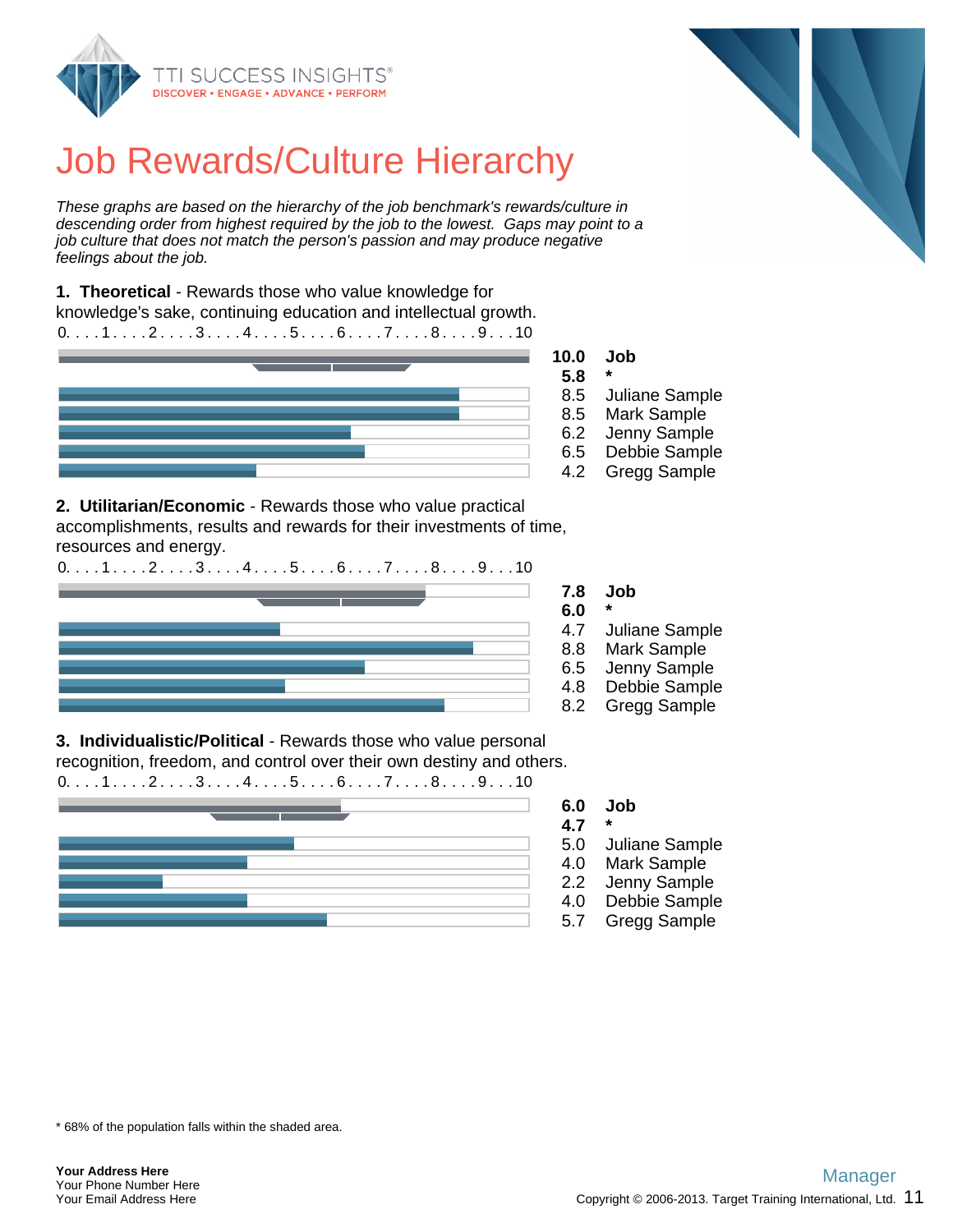

## Job Rewards/Culture Hierarchy

**4. Social** - Rewards those who value opportunities to be of service to others and contribute to the progress and well being of society.  $0. \ldots 1 \ldots 2 \ldots 3 \ldots 4 \ldots 5 \ldots 6 \ldots 7 \ldots 8 \ldots 9 \ldots 10$ 



**3.2 Job**

- 5.8 Juliane Sample
- 1.2 Mark Sample
- 5.8 Jenny Sample
- 6.2 Debbie Sample
- 4.8 Gregg Sample

**5. Traditional/Regulatory** - Rewards those who value traditions inherent in social structure, rules, regulations and principles.

 $0. \ldots 1 \ldots 2 \ldots 3 \ldots 4 \ldots 5 \ldots 6 \ldots 7 \ldots 8 \ldots 9 \ldots 10$ 



**6. Aesthetic** - Rewards those who value balance in their lives, creative self-expression, beauty and nature.



**3.0 Job**

**4.5 \***

**2.4 Job 3.3 \***

- 4.0 Juliane Sample
- 3.8 Mark Sample
- 2.8 Jenny Sample
- 5.7 Debbie Sample
- 2.8 Gregg Sample

2.0 Juliane Sample 3.7 Mark Sample 6.5 Jenny Sample 2.8 Debbie Sample 4.3 Gregg Sample

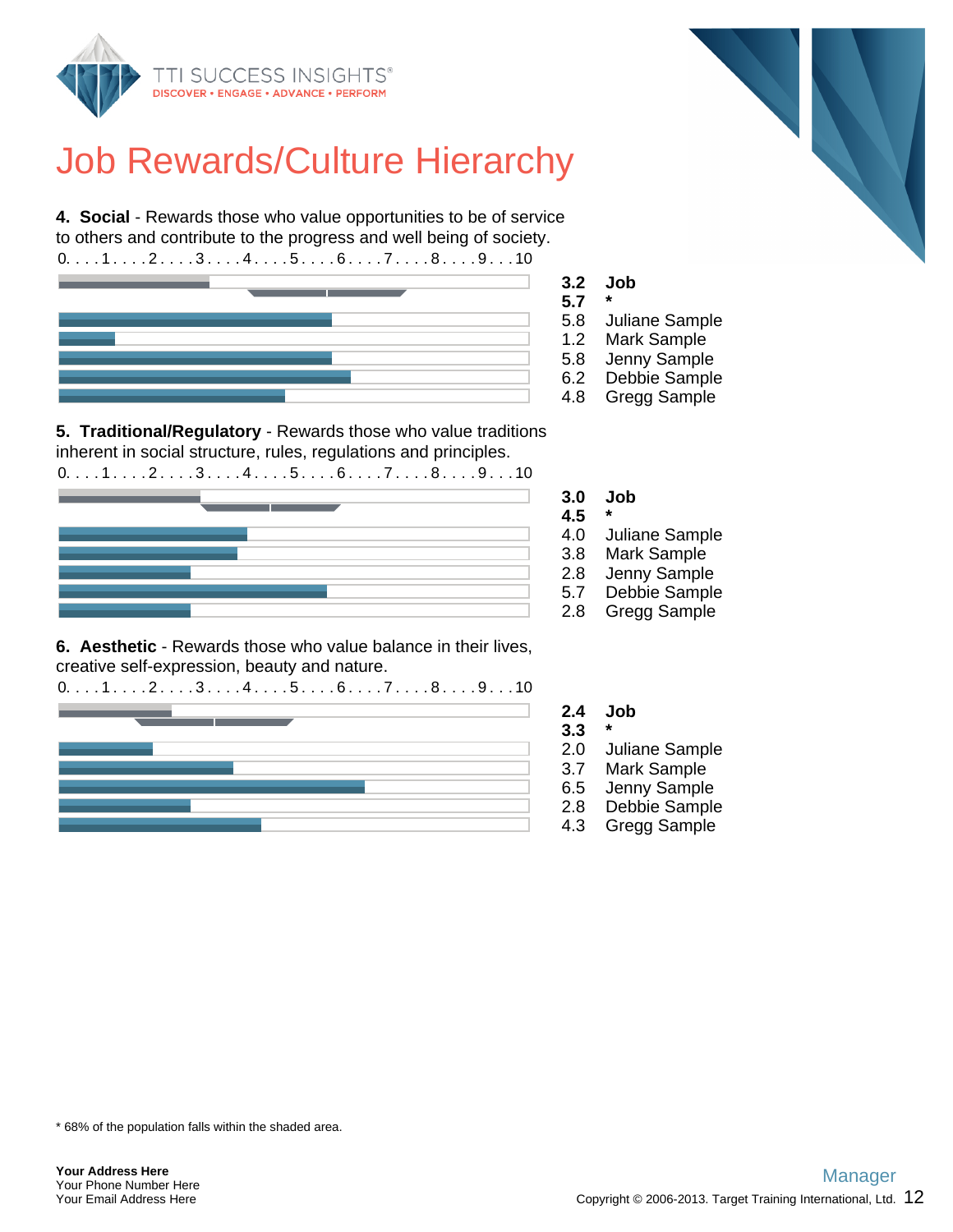

This section is designed to give a visual understanding of the behavioral traits demanded of the job and the natural behavioral style(s) of the individual(s). The graphs are in descending order from the highest rated behavioral traits required by the job to the lowest. In comparing the results in this section, it is important to note how gaps may indicate a level of stress that could be created when a person is forced to adapt behavior that is not his/her natural style.

**1. Urgency** - The job requires decisiveness, quick response, fast action. It will often be involved in critical situations demanding that on-the-spot decisions be made with good judgment. The job will repeatedly face important deadlines that must be met on time.



**2. Frequent Interaction with Others** - The job will comfortably deal with multiple interruptions on a continual basis, always maintaining a friendly interface with others.



- 
- 4.5 Juliane Sample
- 9.0 Mark Sample
- 6.5 Jenny Sample
- 5.0 Debbie Sample
- 7.5 Gregg Sample
- **7.5 Job**
- **6.2 \***
- 5.0 Juliane Sample
- 3.0 Mark Sample
- 5.0 Jenny Sample
- 9.0 Debbie Sample
- 8.0 Gregg Sample

**3. Versatility** - The job calls for a high level of optimism and a "can do" orientation. It will require multiple talents and a willingness to adapt them to changing assignments as required.



- **7.2 Job**
- **5.3 \***
- 5.0 Juliane Sample
- 5.5 Mark Sample
- 5.0 Jenny Sample
- 7.5 Debbie Sample
- 6.5 Gregg Sample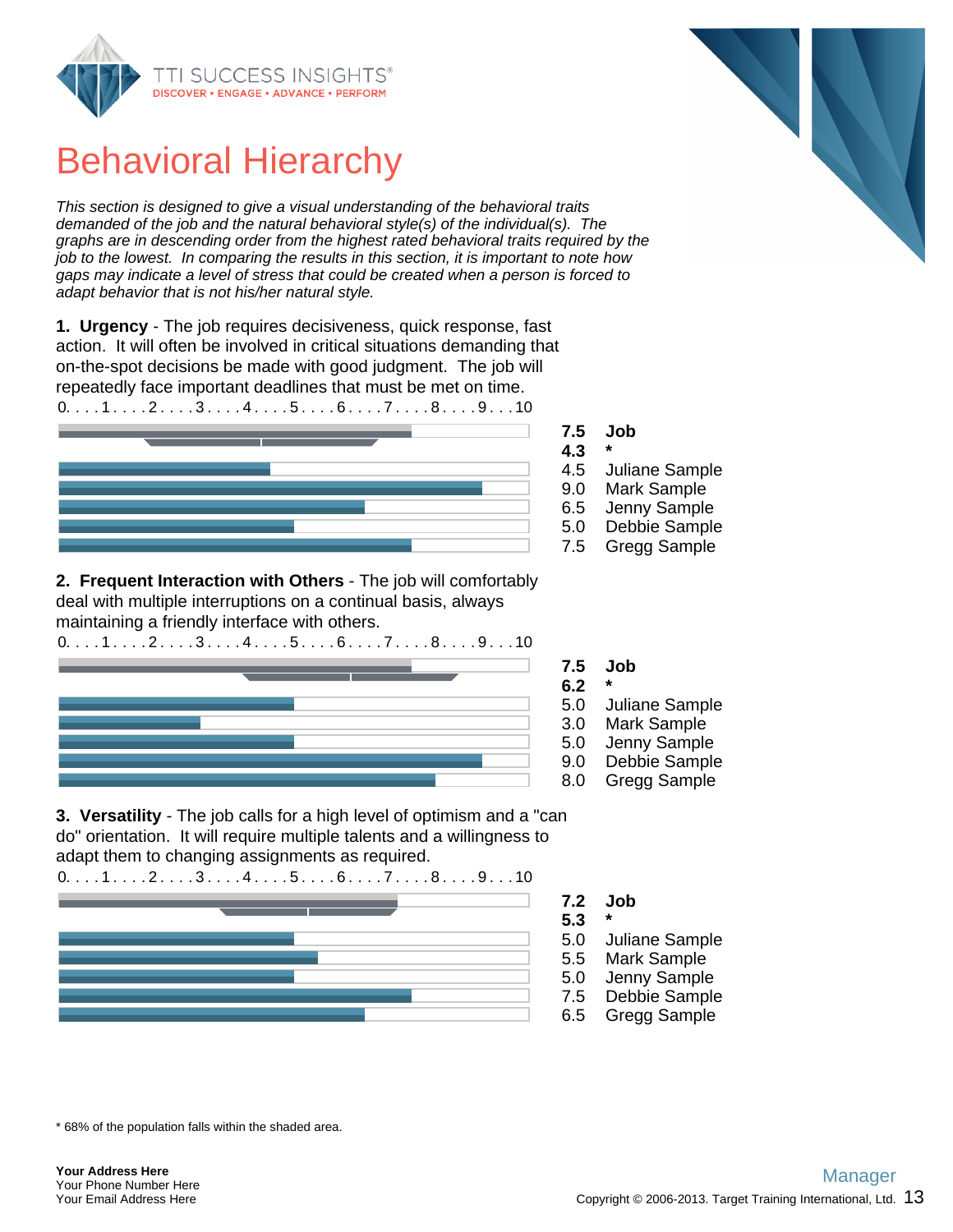

**4. Competitiveness** - The job exists within a demanding environment where consistently winning is critical. The job demands tenacity, boldness, assertiveness and a "will to win" in dealing with highly competitive situations.



- 4.0 Juliane Sample
- 10.0 Mark Sample
- 8.0 Jenny Sample
- 5.0 Debbie Sample
- 10.0 Gregg Sample

**5. Frequent Change** - The job requires a comfort level with "juggling many balls in the air at the same time!" It will be asked to leave several tasks unfinished and easily move on to new tasks with little or no notice.



**6.8 Job**

- Juliane Sample
- 6.5 Mark Sample
- 6.2 Jenny Sample
- 7.2 Debbie Sample
- 8.5 Gregg Sample

**6. People Oriented** - The job demands a positive and constructive view of working with others. There will be a high percentage of time spent in listening to, understanding and successfully working with a wide range of people from diverse backgrounds to achieve "win-win" outcomes.

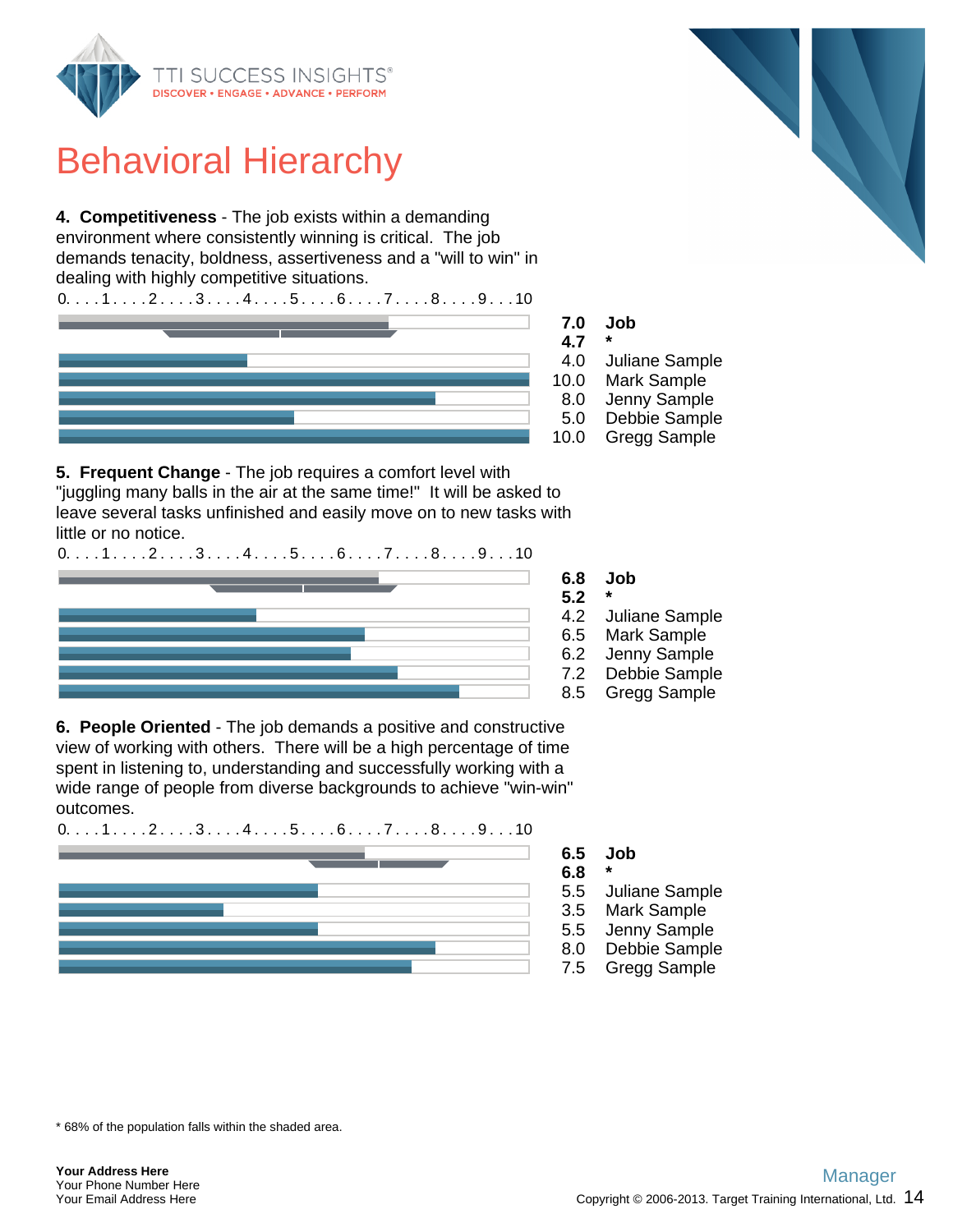

**7. Customer Relations** - The job demands a desire to convey your sincere interest in your internal and/or external customers.



- 
- 6.8 Juliane Sample
- 6.2 Mark Sample
- 6.5 Jenny Sample
- 6.5 Debbie Sample
- 6.0 Gregg Sample

**8. Follow Up and Follow Through** - The job requires a need to be thorough and complete tasks that have been started.

 $0. \ldots 1 \ldots 2 \ldots 3 \ldots 4 \ldots 5 \ldots 6 \ldots 7 \ldots 8 \ldots 9 \ldots 10$ 



**9. Following Policy** - The job calls for complying with the policy or if no policy, complying with the way it has been done in the past.



**5.3 Job**

- 
- 8.0 Juliane Sample
- 5.5 Mark Sample
- 5.2 Jenny Sample
- 4.8 Debbie Sample
- 3.5 Gregg Sample

**10. Analysis of Data** - The job deals with a large number of details. It requires that details, data and facts are analyzed and challenged prior to making decisions and that important decision-making data is maintained accurately for repeated examination as required.



- **5.2 Job**
- **5.5 \***
- 7.0 Juliane Sample
- 7.0 Mark Sample
- 5.0 Jenny Sample
- 2.5 Debbie Sample
- 3.0 Gregg Sample

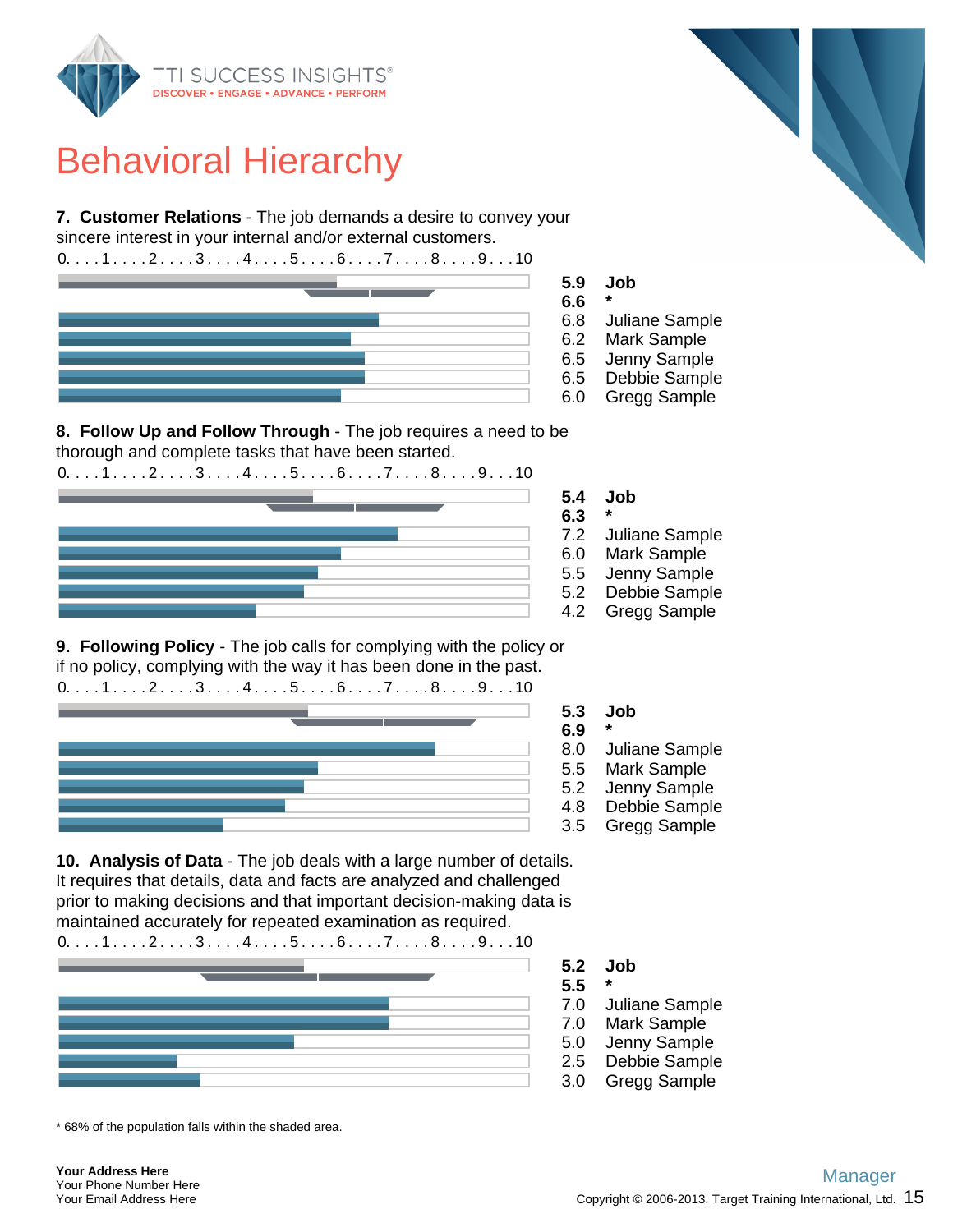

**11. Organized Workplace** - The job's success depends on systems and procedures, its successful performance is tied to careful organization of activities, tasks and projects that require accuracy. Record keeping and planning are essential components of the job.



**12. Consistency** - The job requires the ability to do the job the same way on a repeated basis.





- 7.0 Juliane Sample
- 7.0 Mark Sample
- 5.0 Jenny Sample
- 1.5 Debbie Sample
- 1.5 Gregg Sample

**4.8 Job**

- 
- 7.0 Juliane Sample
- 5.5 Mark Sample
- 5.0 Jenny Sample
- 4.8 Debbie Sample
- 3.8 Gregg Sample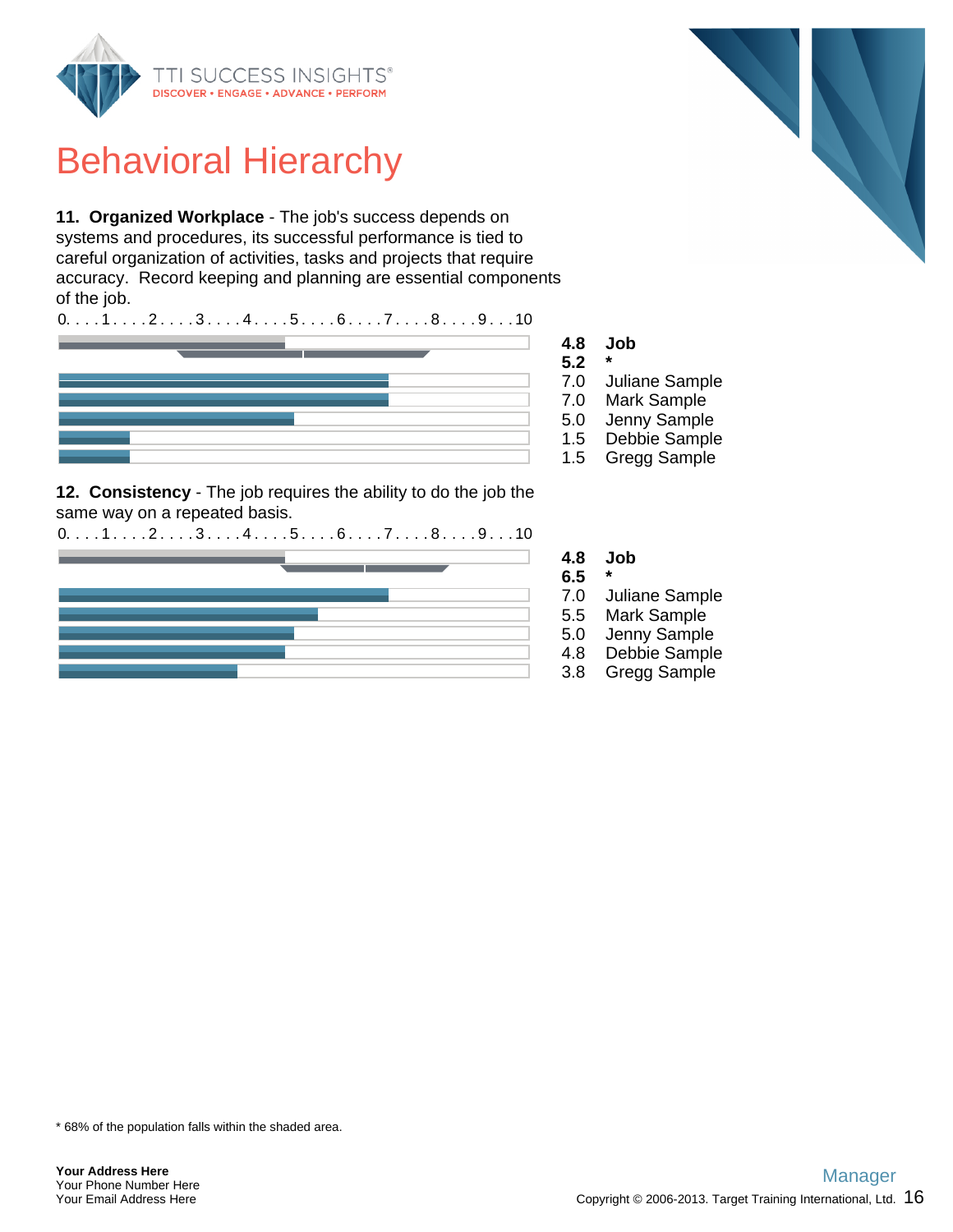

## Job Attributes Feedback

This section provides you with a better understanding of the job attributes required for superior performance. Feedback is provided on the seven most highly ranked attributes. Read each one to gain insights about the job. This information is designed to apply to coaching and other developmental activities for anyone selected to perform this job.

- 1. Goal Achievement: The overall ability to set, pursue and attain achievable goals, regardless of obstacles or circumstances.
	- Establishes goals that are relevant, realistic and attainable
	- Identifies and implements required plans and milestones to achieve specific business goals
	- Initiates activity toward goals without unnecessary delay
	- Stays on target to complete goals regardless of obstacles or adverse circumstances
- 2. Influencing Others: The ability to personally affect others' actions, decisions, opinions or thinking.
	- Effectively impacts others' actions
	- Gains commitment from others to achieve desired results
	- Analyzes others' opinions and leads them to understand and willingly accept desired alternatives
	- Persuades others in a positive manner
- 3. Empathetic Outlook: The capacity to perceive and understand the feelings and attitudes of others.
	- Demonstrates awareness of how actions will directly and indirectly impact others
	- Listens to others attentively
	- Demonstrates regard for and sensitivity to the feelings of others  $\bullet$
	- Values and respects the diversity of others and their beliefs  $\bullet$
- 4. Conceptual Thinking: The ability to analyze hypothetical situations or abstract concepts to compile insight.
	- Demonstrates ability to forecast long range outcomes and develop suitable business strategies
	- Identifies, evaluates and communicates potential impacts of hypothetical situations
	- Defines options to leverage opportunities in achieving business goals
	- Develops plans and strategies that lead to desired strategic outcomes

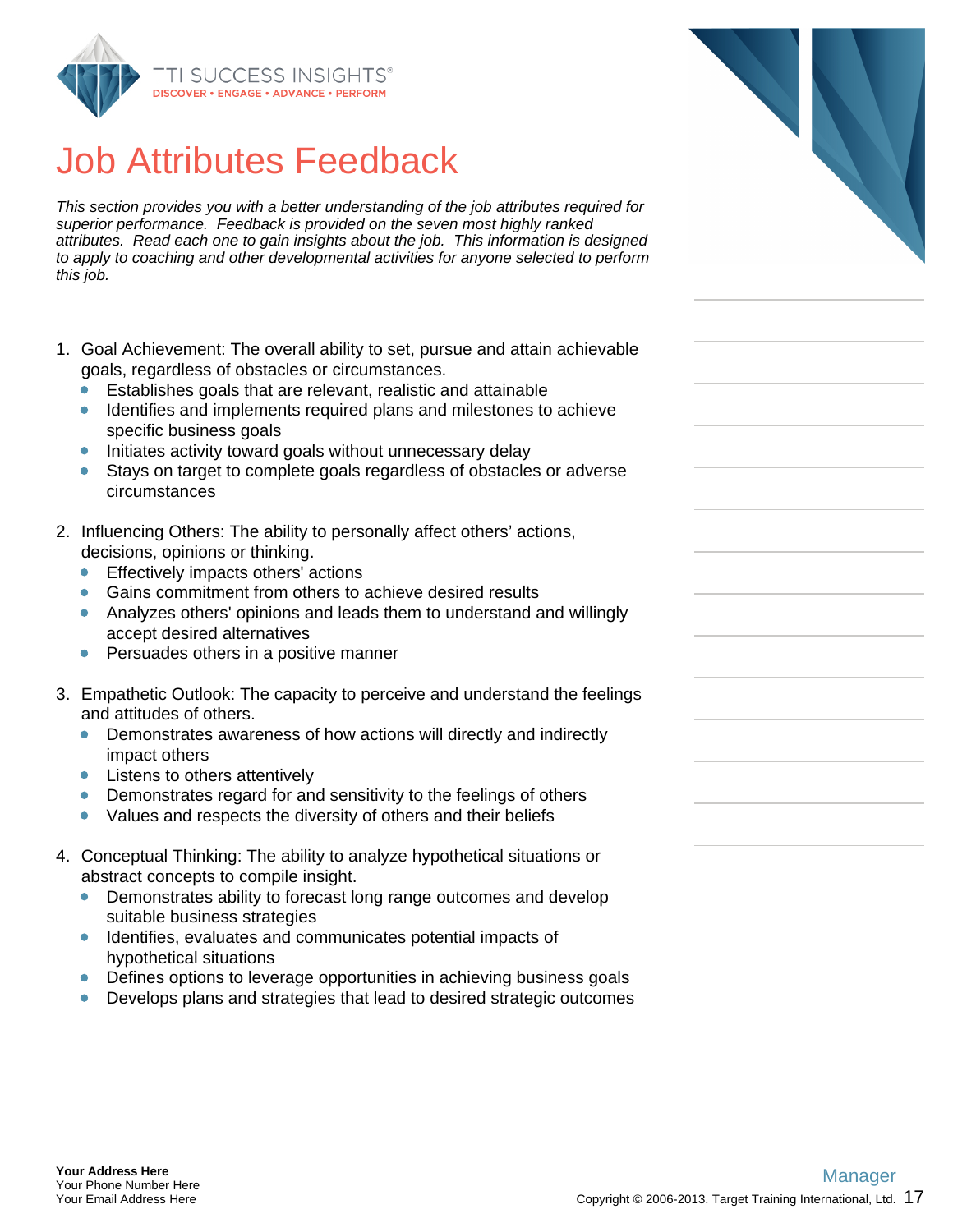

## Job Attributes Feedback

- 5. Leading Others: The ability to organize and motivate people to accomplish goals while creating a sense of order and direction.
	- $\bullet$ Inspires others with a compelling vision
	- Empowers others to accomplish common goals  $\bullet$
	- Represents a positive, motivational example for others to emulate in becoming leaders
	- Supports others through providing clarity, direction, organization and  $\bullet$ purpose
- 6. Problem Solving: The ability to identify key components of a problem to formulate a solution or solutions.
	- Analyzes all data relative to a problem  $\bullet$
	- Divides complex issues into simpler components in order to achieve clarity
	- Selects the best options available to solve specific problems  $\bullet$
	- Applies all relevant resources to implement suitable solutions  $\bullet$
- 7. Teamwork: The ability to cooperate with others to meet objectives.
	- Discards personal agenda to cooperate with other team members in meeting objectives
	- **Contributes positively and productively to team projects**
	- Builds and sustains a trust relationship with each member of the team
	- Supports other team members and team decisions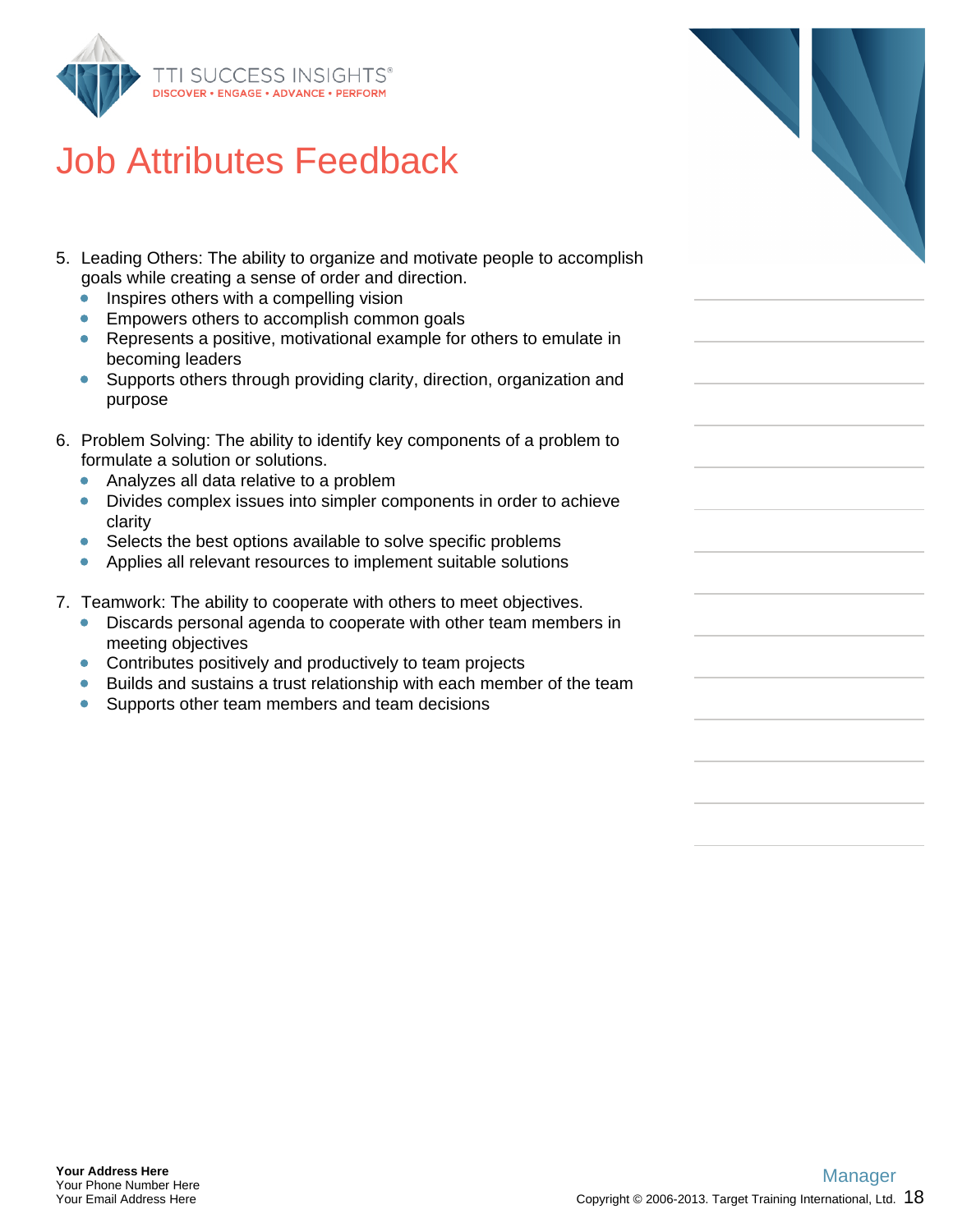

# Job Rewards/Culture Feedback

This section provides you with a better understanding of the culture of this job. The culture of any job is clearly defined by how it rewards superior performance. Feedback is provided on the three most highly ranked attributes. Read each one to gain insights about the job. This information is designed to apply to coaching and other developmental activities for anyone selected to perform this job.

- 1. Theoretical
	- Rewards those who value knowledge for knowledge's sake, continuing  $\bullet$ education and intellectual growth.
- 2. Utilitarian/Economic
	- $\bullet$ Rewards those who value practical accomplishments, results and rewards for their investments of time, resources and energy.
- 3. Individualistic/Political
	- $\bullet$ Rewards those who value personal recognition, freedom and control over their own destiny and others.